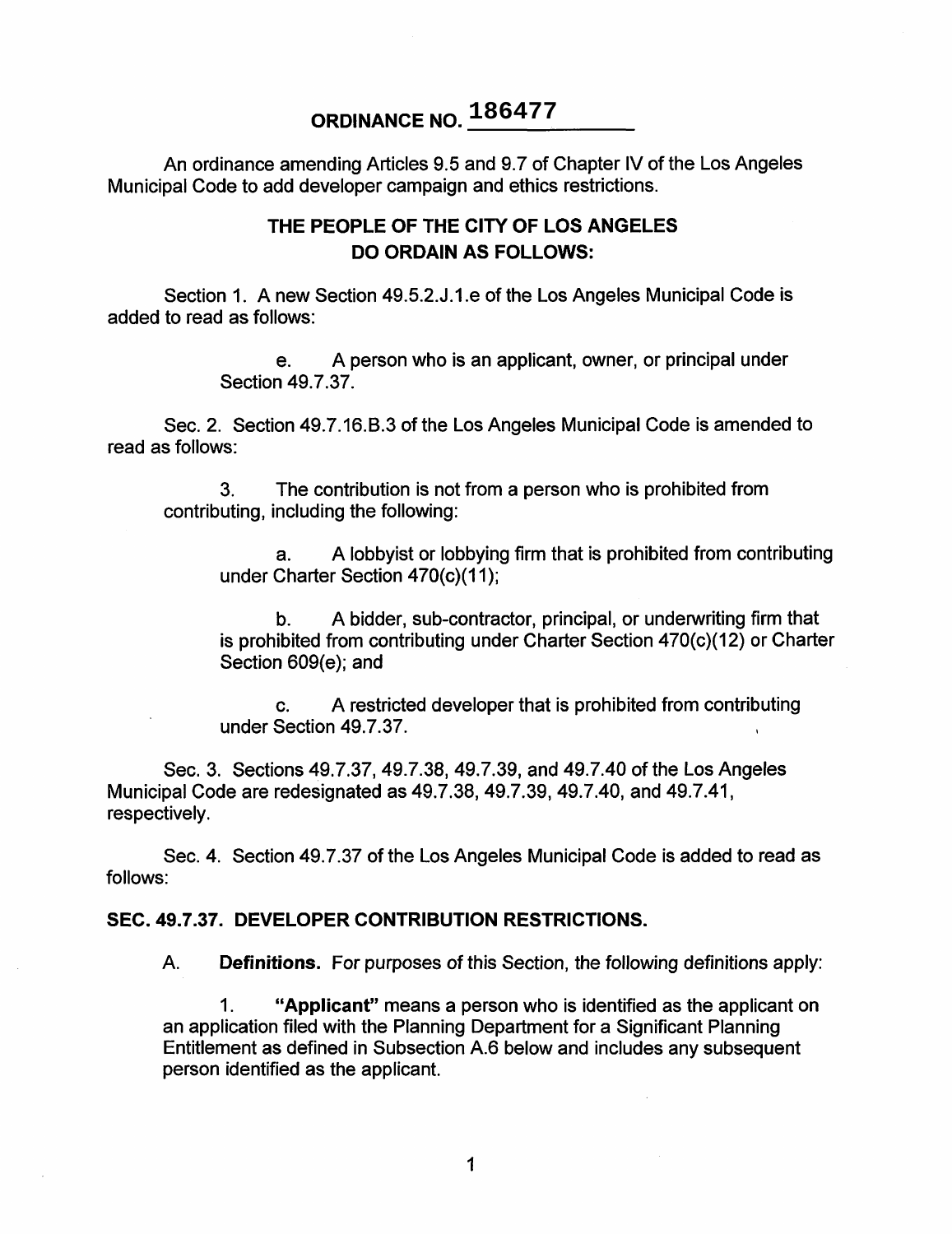**Owner"** means a person identified as a property owner in conjunction with the application for a significant planning entitlement. **2.**

**Planning Department"** means the Los Angeles Department of 3. City Planning.

4. **. "Principal"** means the following:

A restricted developer's board chair, president, chief executive officer, chief financial officer, chief operating officer of a person, and any individual who serves in the functional equivalent of one or more of these positions; a.

A person who holds an ownership interest of 20 percent or more in a restricted developer; and b.

An individual authorized to represent a restricted developer before the Planning Department concerning the significant planning entitlement. c.

**Restricted developer"** means any applicant or owner. 5.

**Significant planning entitlement"** means the following planning approvals that are not solely ministerial: 6**.**

- a. Density Bonus, On Menu;
- b. Density Bonus, Off Menu;
- c. Development Agreement;
- d. General Plan Amendment;
- e. Height District Change;
- f. Major Development Projects;
- **g-** Oil Drilling District Establishment;
- h. Sign District Establishment;
- **i.** Site Plan Review;
- j. Specific Plan Establishment;
- k. Tentative Tract Map;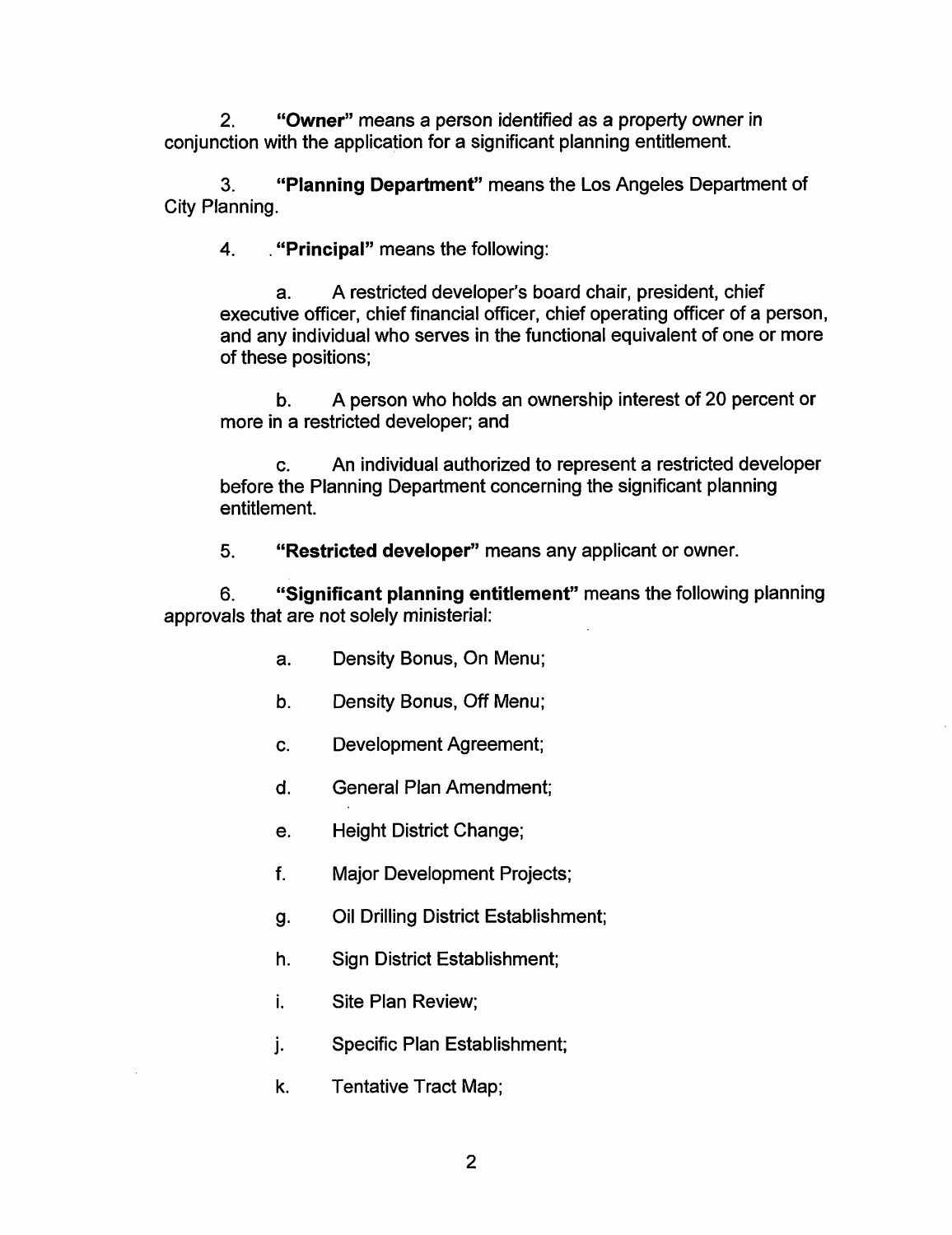- $\mathbf{L}$ Transfer of Floor Area Rights;
- **m.** Transit Oriented Communities Affordable Housing Incentive;
- n. Vesting Tentative Tract;
- **o.** Vesting Zone Change;
- p. Zone Change; and

Zone Variance where Area Planning Commission or Citywide Planning Commission is the initial decision maker. **q-**

Restriction. A restricted developer or principal shall not make a contribution to the Mayor, City Attorney, member of City Council, or a candidate or a City controlled committee for these elected City offices. B.

Timing of Contribution Restrictions. The restrictions in Subsection B apply from the time an application is submitted until 12 months after the date a letter of determination is issued, or if none, the date the decision on the application is final. If the application is withdrawn or terminated pursuant to the Zoning Code, the restriction applies until the day after the termination or the filing of the withdrawal. C.

#### D. Disclosure.

The Planning Department shall notify every applicant of the requirements of this Section. **1.**

At the time an application for a significant planning entitlement is submitted, the applicant shall file the following information: **2.**

A brief description of the project, including any City reference number associated with it and the address or APN of the project site; a.

b. The date the application was submitted;

c. The applicant's name, address, phone number, and email address;

d. The name, address, phone number, and email address of each owner;

e. The names and titles of all of the principals; and

A certification under penalty of perjury that the information submitted is true and complete and that the applicant understands, will f.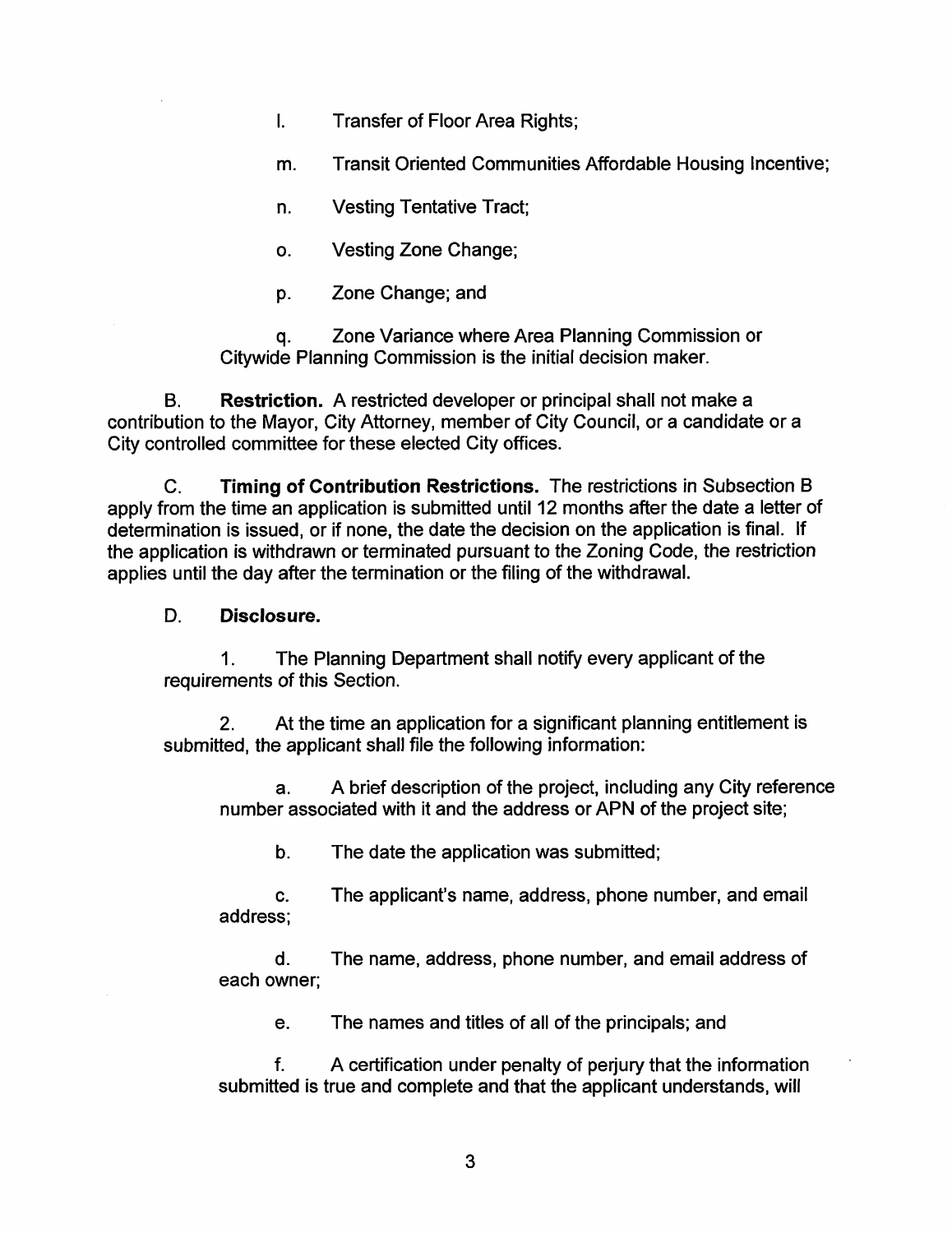comply with, and will notify all owners and principals of the prohibitions in Subsections B and C.

The information shall be filed through an electronic database created by the Ethics Commission in the method required by the Ethics Commission. 3.

Notwithstanding any other provision of this Code, an application is not complete until the applicant has filed the information required by this Section, unless State law provides otherwise. A receipt from the Ethics Commission confirming the applicant's certified filing is sufficient for evidence of completeness of an application for purposes of the Permit Streamlining Act, but it shall not be considered a determination that the applicant has complied with the requirements of this Section. 4.

If the information filed pursuant to Subsection D changes after the information required under this section is submitted, the applicant shall update its filing within ten business days after the change. The requirement to amend applies as long as the restriction in Subsection B applies. 5.

Violations. In addition to any other penalties or remedies established by this Article, an applicant, owner, or principal found to have violated or have aided or abetted a violation of Subsections B or C, may not be an applicant, owner, or principal on a new application for 12 months after the determination of violation by the Ethics Commission, unless the Ethics Commission, as a body, determines that mitigating circumstances exist concerning the violation. The Ethics Commission may adopt regulations regarding mitigating circumstances, including what constitutes mitigating circumstances and any other information determined to be necessary. The Ethics Commission staff shall notify the Planning Department of a determination of violation within ten business days after the determination by the Ethics Commission. E.

Sec. 5. Severability. If any provision of this ordinance is found to be unconstitutional or otherwise invalid by any court of competent jurisdiction, that invalidity shall not affect the remaining provisions of this ordinance which can be implemented without the invalid provisions, and to this end, the provisions of this ordinance are declared to be severable. The City Council hereby declares that it would have adopted this ordinance and each provision thereof irrespective of whether any one or more provisions are found invalid, unconstitutional or otherwise unenforceable.

Sec. 6. Operative Date. This ordinance shall not be operative until the first day a candidate for elected City office may file a Declaration of Intent to Solicit and Raise Contributions for the 2022 general election.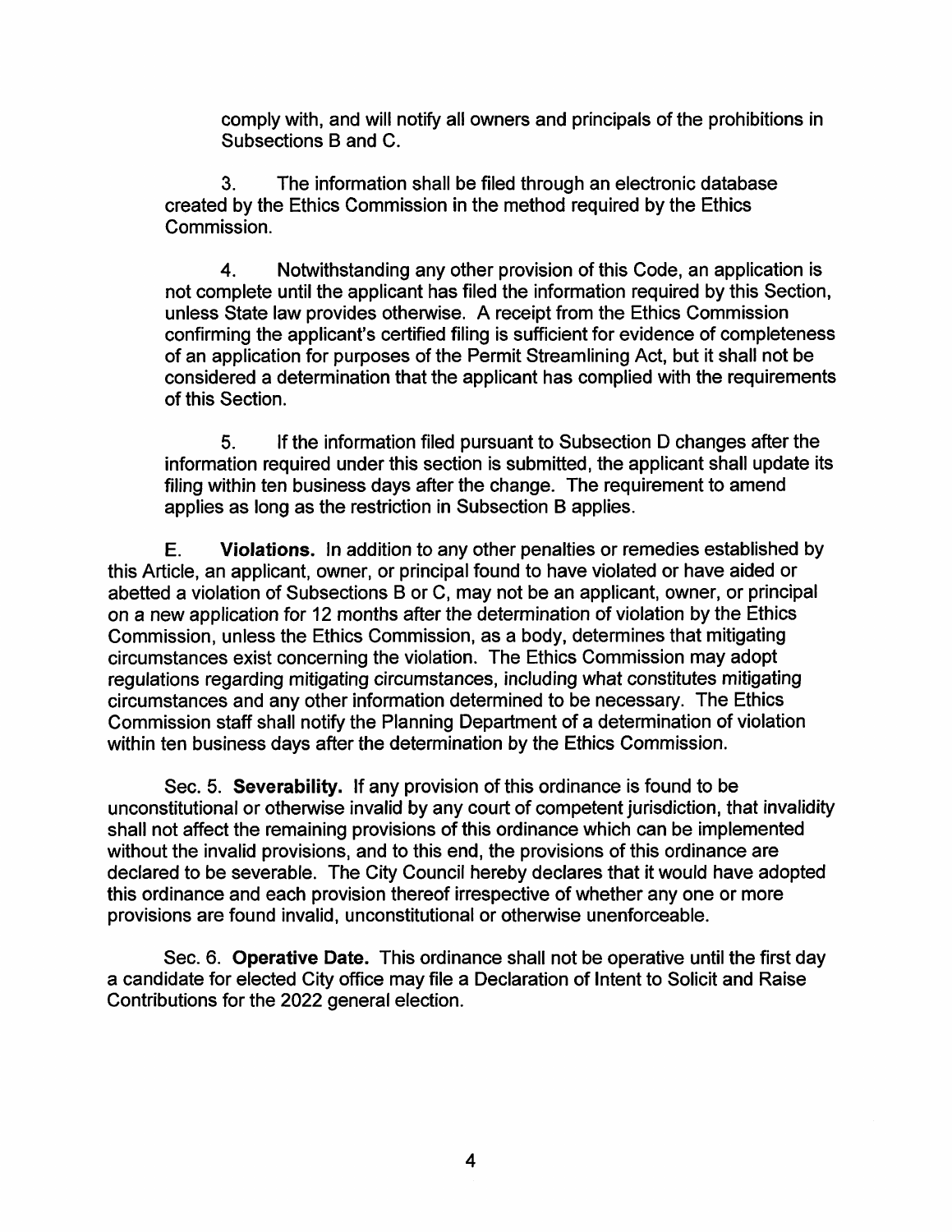Sec. 7. The City Clerk shall certify to the passage of this ordinance and have it published in accordance with Council policy, either in a daily newspaper circulated in the City of Los Angeles or by posting for ten days in three public places in the City of Los Angeles: one copy on the bulletin board located at the Main Street entrance to the Los Angeles City Hall; one copy on the bulletin board located at the Main Street entrance to the Los Angeles City Hall East; and one copy on the bulletin board located at the Temple Street entrance to the Los Angeles County Hall of Records.

Approved as to Form and Legality

MICHAEL N. FEUER, City Attorney By RENEE STADEL Assistant City Attorney

Date **<sup>1</sup>**\ [ *12-J <3.019*

File No. 19-0046

**M:\GENERAL COUNSEL DIVISION\ORDINANCES AND REPORTS\ORDINANCES - FINAL YELLOW\ORDINANCE B - RevisedDeveloper Restrictions Council Proposal Ordinance.docx**

The Clerk of the City of Los Angeles hereby certifies that the foregoing ordinance was passed by the Council of the City of Los Angeles.

CITY CLERK MAYOR

**Ordinance Passed**  $\frac{12}{04/2019}$  **Approved**  $\frac{12}{11/2019}$ 

Ordinance Effective Date: 01/23/2020 Council File No.: 19-0046